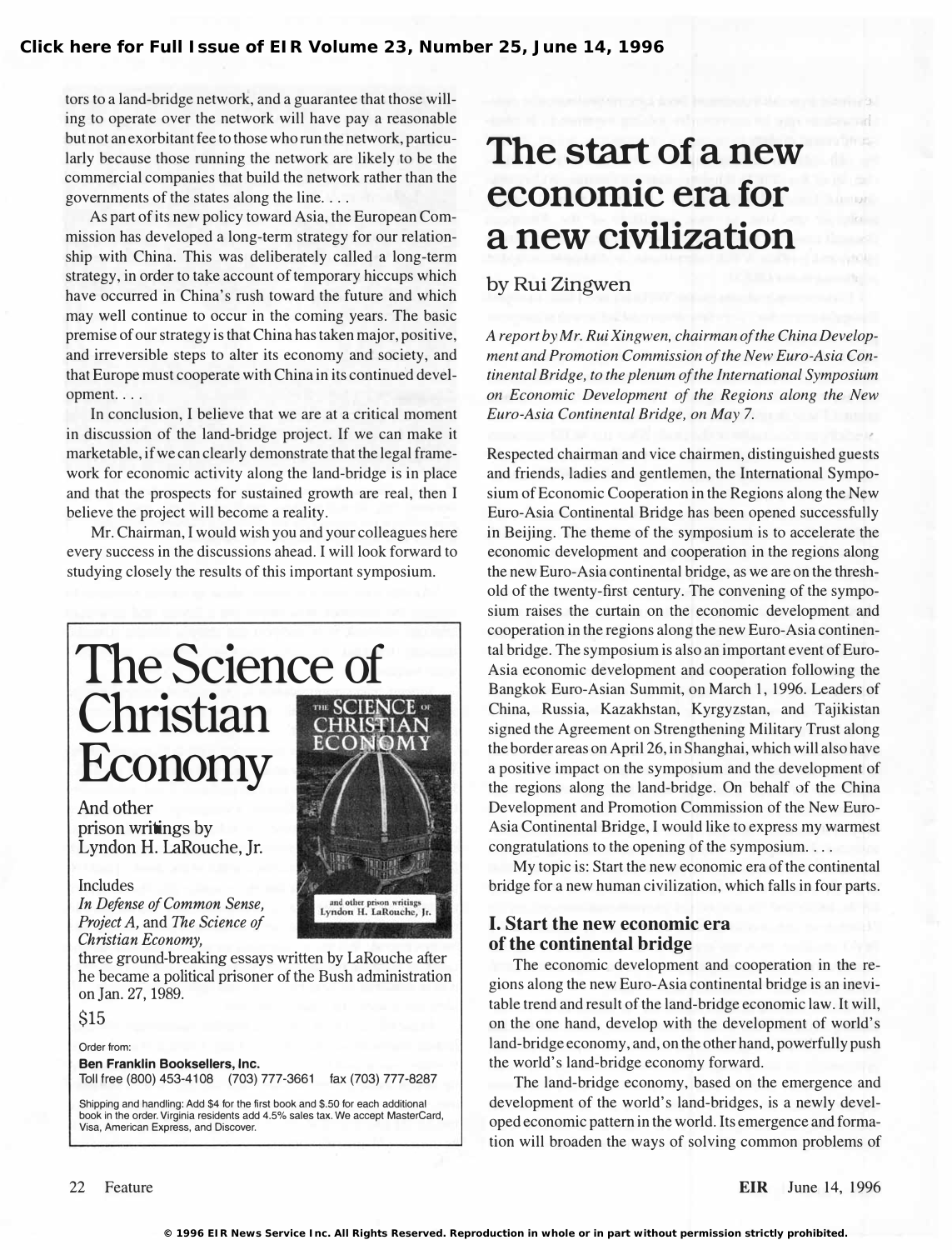existence and development faced by human society, usher human society into a new era, i.e., an economic era of the continental bridge.

The term "continental bridge" is a figurative one. It should be defined as a new, modem, transcontinental, and international ocean-land corridor, which connects ocean transportation with land transportation directly by means of railways, as well as highways, aviation, ocean shipping, water transport, and pipeline transportation, and is equipped with fiber optics communications facilities. It is developed on the basis of various kinds of advanced transport facilities, which are brought up by modem industrial civilization, and science and technology, and is a combination and unity of various kinds of advanced transportation facilities. With the rapid advancement of science and technology since the 1950s, man's ability to utilize nature, create inventions, etc., has been largely increased. The development and utilization of microelectronics, nuclear energy, biotechnology, and so on, enhanced production quality. The distance between people is also sharply narrowed, by means of both the manufacturing of high-speed, spacious, and high-capacity means of transportation, such as locomotives, cars, airplanes, and ships, and the emergence of pipeline transportation and fiber optics communications. The invention of container transportation, like glue, conglomerated the above-mentioned various transportation means into a unified one, and thus, enabled the formation of the landbridge communications and transportation system.

Following the internationalization, grouping, and regionalization of the world's economy, and the integration of economy and technology, international and transcontinental transportation, besides connection via oceans, requires more access directly toward land. This calls for a new process that links continents with oceans, and can combine production, circulation, markets, and consumption to achieve better efficiency. Thus, continental-bridge and land-bridge transportation come into being, e.g., the America continental bridge in the 1950s, the Euro-Asia continental bridge from Nakhodka to West Europe via Siberia, and the current new Euro-Asia continental bridge, which draws worldwide attention.

Now, some countries are considering establishing a Euro-Asia-Africa continental bridge across South Asia, Southeast Asia, and West Asia, ending in Europe and Africa, and the Euro-Asia-America continental bridge, by means of building a dam or tunnel across the Bering Strait.

It is imaginable, that future human society will neither be hindered by oceans, nor be frustrated by severe cold, altitude, and desolation any longer. Transcontinental high-speed trains and expressways will circle the globe, and bring unprecedented new opportunities for existence, development, and prosperity to human society. It will further promote the reciprocity and cooperation of the regional economy, integration and opening of the market system, joint development and comprehensive utilization of resources, development and sharing of science and technology, construction and operation

of transcontinental energy, transport, and communications networks, and improvement and enhancement of the regional environment. All these aspects will help the land-bridge economy become prosperous; hence, human society will enter into a new era—the continental bridge era, which is the third development era of human society.

Ever since human existence, there have been two periods in terms of development activities. First, people availed themselves of the conveniences of rivers and lived there, generation after generation; thus, the ancient civilizations of the Yellow River and the Nile River were created. This was the natural economic period, from the primitive to the commodity economic period. After that, there was the industrial period, especially the great industrial times which is dominated by the commodity economy. When the steam locomotive and the electric motor were invented, oceans became the main channel to exchange commodities among the continents. Man started to gather along the seashore, and he built cities, especially where rivers empty into the sea. That was the start of modem civilization.

Up to now, 60% of the world's population lives in areas along rivers and near seas, which only accounts for 19.2% of the total land, now the prosperous and developed regions. We call the previous period "rivers economy time," while the latter can be regarded as "seashore economy time." Meanwhile, some serious social and economic problems crop up:

1) the resources in the developed regions along seashores become exhausted, while the population is still growing at an exceeding speed;

2) the economic gaps between the developed coastal cities and the underdeveloped land-locked cities become wider and wider; and

3) owing to the shriveling of markets and the deterioration of the ecological environment, people's existence space and the development of civilization are threatened.

However, the emergence of the land-bridge brings about not only hope for us, but also a new concept, i.e., the coming of the land-bridge economy time. People could take the advantages of communications of the land-bridge, to convey advanced civilization and prosperity to the vast, backward, landlocked regions, to develop the undeveloped or underdeveloped areas taking up 80.8% of the total land area, and to exploit new development areas, discover new materials, make new cultivation, and form new environments for the existence and development of human society.

There is an old saying in China: "Pan Gu (creator of the universe in Chinese mythology) separated heaven and earth." Undoubtedly, the construction of the land-bridge is a great project, inheriting the "Pan Gu separated heaven and earth." It takes a long time for the "land-bridge economy time" to come into being. For example, it took thousands of years for the "rivers economy time" to come into being, hundreds of years for the "seashore economy time." Therefore, it will take at least a couple of centuries for the "land-bridge economy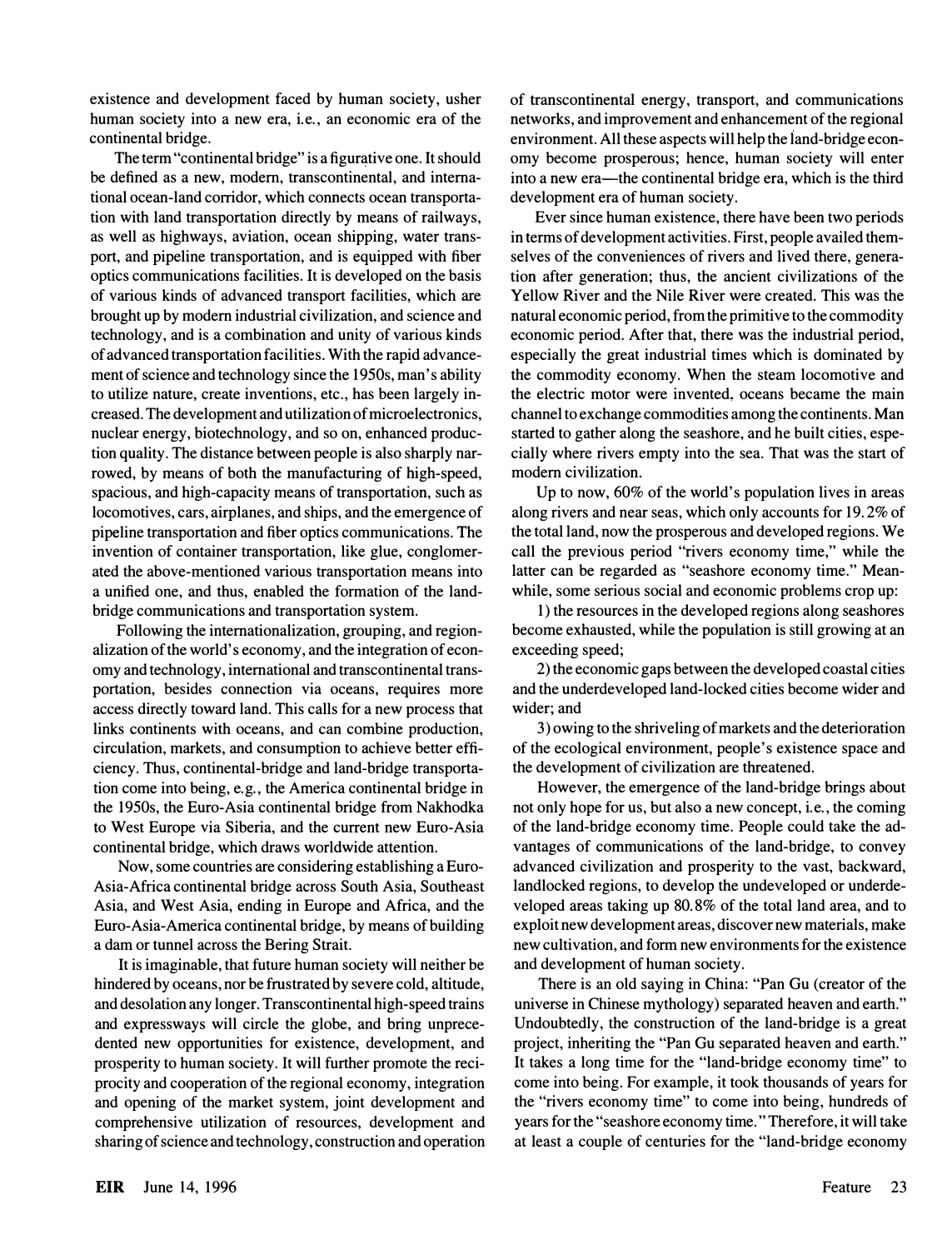

China's next generation. "It is imaginable, " says Rui Zingwen, "that future human society will neither be hindered by oceans, nor be frustrated by severe cold, altitude, and desolation any longer. Transcontinental highspeed trains and expressways will circle the globe, and bring unprecedented new opportunities for existence, development, and prosperity to human society. "

time" to come into being. Mencius, an ancient Chinese philosopher, said: "One only becomes modest after travel afar, and becomes humble upon climbing high." If we walk forward consistently, our goals will finalIy be reached. The great mission to promote the economic development and cooperation of the regions along the new Euro-Asia continental bridge and construct a comprehensively prosperous international economic corridor across Europe and Asia, will have the possibilities and potentials to become the pioneer toward the third era, i.e., the land-bridge time, and to promote the world's land-bridge economic development.

#### II. Construct a comprehensively prosperous international economic corridor across Europe and Asia

Regional economic development and cooperation is a trend of the world economy. The new Euro-Asia continental bridge economic region, starting east from Lianyungang and Rizhao port in China, ending west in Rotterdam, the Netherlands, with a total length of 10,900 kilometers across Europe and Asia, is a new international economic region, connected by the giant international corridor. To the east, it links up with Northeast Asia and Southeast Asia, through numerous seaports in China, and can further connect with the western coastal cities of the U.S.A.; to the west, after track-transfer at the Alataw pass, in Xinjiang, China, it joins the Central Asian railway network in the border station in Kazakhstan, extends westward further to Aktogay, and from there, via three routes,

namely, the northern one, the middle one, and the southern one, can join the European railway networks and reach Europe.

The northern route: connecting Aktogay in Kazakhstan, or Bishkek in Kyrgyzstan, northward via Siberian railways and onward to West Europe and North Europe.

The middle route: starting from Kazakhstan via Russia, Belarus, Ukraine, Slovakia, Hungary, Austria, Switzerland, transship from Germany and France to the ports of the English Channel. Or it can go south from Aktogay, Kazakhstan, along the border of Kyrgyzstan, through Tashkent, Uzbekistan and Ashkhabad, Turkmenistan, west to Krasnovodsk, via the Caspian Sea to Baku, Azerbaijan, then to Tbilisi, Georgia, the Black Sea, Varna in Bulgaria, Romania, Hungary, thus reaching the Central European countries.

The southern route: starting from Ashkhabad, Turkmenistan, south down into Iran, then from Mashhad go west via Teheran, Tabriz, to Turkey, through the Strait of Bosporus, and via Bulgaria and Yugoslavia, reaches Central Europe, West Europe, and South Europe. It can even go south, and reach the Middle East and North Africa via Turkey.

In view of the above, the Euro-Asian continental bridge links up more than 40 countries and regions: China, East Asia, Central Asia, West Asia, the Middle East, Russia, East Europe, Middle Europe, South Europe, and West Europe. This accounts for 22% of alI the countries of the world, and covers 39.7 million square kilometers, equivalent to 26.6% of the total land area, with a population of 2.2 billion, amount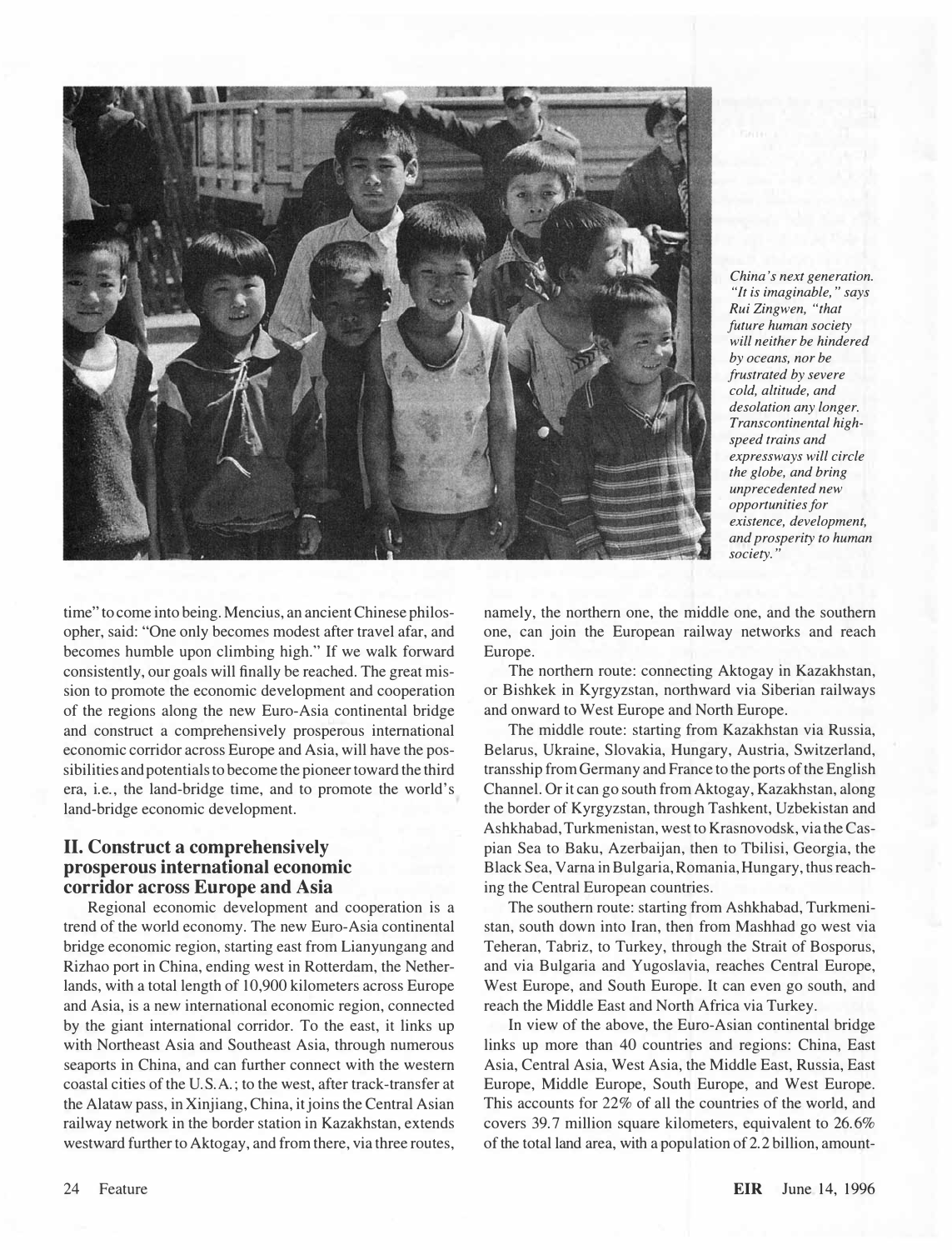ing to 36% of world population.

The most distinct characteristic of the region of the new Euro-Asia land-bridge, is that it links, from east to the west, the Pacific and Atlantic economic centers, which fundamentally belong to the developed region, but lack space capacity and natural resources.

Except for some countries, most countries located in the vast, long, and narrow middle region belong to the least-developed or underdeveloped region, especially the mid-west part of China, Central Asia, West Asia, the Middle East, and South Asia. These regions are stricken with inconvenient transportation and bad natural environment, yet they are rich in land capacity, resources, including all the natural resources needed by human society, and thus have good prospects and great potential for development and for becoming suitable places for a flourishing human society.... Energy resources are also abundant in this region .... We can call it the home of energy resources of the world. Because of this characteristic, the new Euro-Asia land-bridge region has a very strong nature of interdependence and advantage complementarity, which foretells a promising future of cooperation.

Asia and Europe have a long history of economic and cultural exchanges and cooperation. Two thousand years ago, the ancient Silk Road linked the two continents. Economic cooperation and cultural exchanges along the ancient Silk Road had a great impact, not only on the splendid ancient civilization achieved by human society, but also on the formation of modem civilization. Up to now, it is still one of the most important spiritual ties that links Asia and Europe. The new Euro-Asia continental bridge is developed on the basis of these ties, and therefore is also called the Modem Silk Road. It will be bound to play a more important role in promoting the modem Euro-Asia economic and cultural exchanges and cooperation, and in enhancing the development of modem Euro-Asia civilization.

With the achievement of modem science and technology, and the dreadful lessons learnt from the two world wars, human society has acknowledged interdependence as a common discipline from which it shall not depart. Promotion of Euro-Asia economic cooperation and expansion of Euro-Asia economic exchanges, is not only the need of the least-developed and underdeveloped countries and regions, but also the need of developed countries and regions. On one hand, development of least-developed and underdeveloped countries and regions mainly depends on self-reliance, but also requires capital and technical support from developed countries and regions. On the other hand, developed countries and regions require the development of the least -developed and underdeveloped countries and regions to be the supplementary aid to their self-adjustment to recover from crisis, avoid stagnation, and maintain prosperity.

At the present time, the least-developed and underdeveloped countries and regions are facing great exploitation, construction, and development, whereas the developed countries and regions are facing new challenges and new crises. Therefore, cooperation based upon defending state sovereignty is the basic objective required for both sides to achieve mutual benefits....

#### III. The strategic plan of China's construction of the new Euro-Asia continental bridge economic corridor

The Chinese government will always be positive on constructing, exploiting, and utilizing the new Euro-Asia continental bridge, and also on forwarding the cooperation between Asia and Europe by the bridge....

The Proposal for the Ninth Five-Year Plan and the Long-Term Targets for the Year 2010, was raised at the fifth session of the 14th CCP's [Chinese Communist Party] congress in September 1995; the Outline for the Ninth Five-Year Plan of National Economic and Social Development, also for the 2010s Long-Term Targets, was passed at the fourth session of the Eighth Peoples' Congress in March 1996. These two papers formed the grand blueprint of China's socialist modernization structure for going beyond this century....

For realizing the great plan, the Chinese government has made the corresponding policies and measures, in which the government mapped out plans to develop several economic circles or corridors, depending on the main city and traffic road. The circles and corridors include: the corridor of the Yangtze River delta and area along the river, with Shanghai as a key city; the economic zone of the southwest coastal area, mainly in the Pearl River delta and southeast of Fujian; the Bohai coastal economic circle, mainly formed by the Liaodong peninsula, Shandong peninsula, Beijing, Tianjin, and Hebei province; and the corridor tied by the Euro-Asia bridge, Jingjiu railway, and the other main railways.

For solving the imbalance of development between the east and central-west of China, it has been pointed out in the Proposal and Outline, that the government should adopt powerful measures to support the development of the midwestern underdeveloped areas, the ethnic areas, and the poverty-stricken areas....

The new Euro-Asia bridge is continuous over 4,131 kilometers in China. It connects 10 administrative regions in the east and midwest of China.... The region is very important for Chinese social and economic development. ...

Since the founding of the People's Republic of China, the government has invested substantively and improved the infrastructure conditions along the continental bridge. The total length of the rail along this bridge is 30% of the overall railway across China.... There are 16 large and mediumsized cities, half of the total number of that of the country, with the civic population of over 1 million.  $\ldots$  Ever since 1949, the Chinese government has put emphasis on the layout of industrial sectors along the bridge, and has already set up a group of main industrial enterprises which are playing an important role in national economy....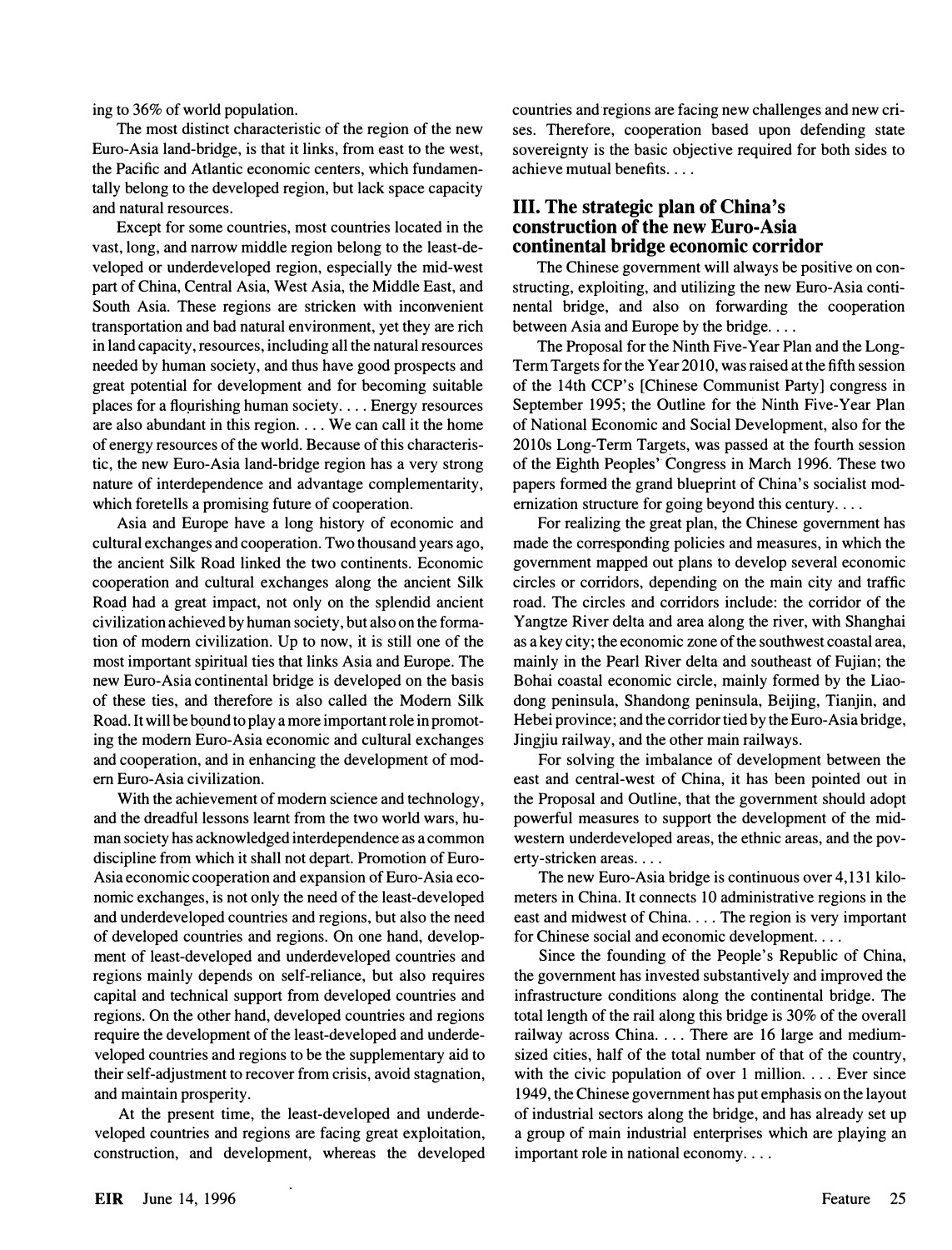The China section of the bridge is the cradle of Chinese nationality. The nothern river of the Chinese people, the Yellow River, runs parallel to the bridge....

Due to historical reasons, generally speaking, although the area along the bridge is endowed with rich resources and saw great social and economic development, the economic level still lags behind.... Therefore, the opening and development of this area has received the attention of the Chinese government, and relevant policies and measures have been adopted and implemented. The whole line of the new Euro-Asia continental bridge was connected in 1990 and put into operation for international use in 1992. Subsequently, the area along the bridge was decided for opening to the outside in 1993, and, in 1994, the Chinese government determined to regard the opening and development of the region along the bridge as the practical action for China to actually implement the decision reached at the United Nations Environment and Development Conference (1992), and it put related activities on the list of the first priority projects of the "White Paper for China Agenda 21-Population, Environment and Development in the Twenty-First Century of China," and recently, in 1995, identified and determined to set up the China New Euro-Asia Continental Bridge economic corridor.

The strategic policies and special measures made by the Chinese government show that the area along the continental bridge has great potential and prospects for development. We are confident that the further development of the "International Steel Corridor," which crosses China's east-middlewest part and opens toward both the west and the east, will become the new growth corridor of China's economy, and will develop into an international and outward-oriented corridor of transportation and economy. Hence, we will take such measures as follows:

• adopt and implement the opening-up policies in the region along the bridge as implemented by the coastal areas, and continue to set up various kinds of development zones and bonded zones;

• experiment on the model of setting up natural resources development zones. To set up resources and resources-processing enterprises according to the requirements of a high starting point and integration with the world. To facilitate the industrialization and urbanization of the area along the bridge;

• use foreign funds to set up a China West Part Agricultural Cooperation and Development Zone, and to establish a Euro-Asia Agricultural Products Wholesale Trading Center;

• set up several economic development zones along the bridge based on centered cities, taking into account transportation, resources, and geographical location. For example, the Huaihai Economic Zone is based on Xuzhou, the Zhongyuan Economic Zone is based on Zhengzhou (including the north part of Hubei province), the Guanzhong Economic Zone is based on Xilan (including the northwest of Sichuan province), the Northwest Economic Zone is based on Lanzhou, and the West Economic Zone is based on Urumqi, and etc. And to

make Urumqi the center of international finance, commerce and trade, industry, and agriculture in the west of China, and foster the development and prosperity of the market of China's west and central Asia;

 $\blacksquare$ 

• develop Lianyungang, the east end of the new Euro-Asia bridge, into an international container pivot port with some functions of a free port, and also identify special access to the sea for inland countries. At the same time, to establish the ports along the east coastal area (including Tianjin, Qingdao, Shanghai, Ningbo, Guangzhou, and Shenzhen, etc.) as the entrance and exit connecting the hinterland of Euro-Asia and the Pacific region;

• construct the pipelines of oil and gas connecting East and Central Asia and establish the petrochemical industry corridor, in accordance with needs and requirements;

• develop tourism of the new Silk Road, tap the potentials of the culture of Yellow River and western regions, and foster the development of tertiary sectors;

• implement the policy of supporting the development of midwest regions in the area along the bridge as a top priority in accordance with the construction emphasis of the government;

• accord foreign enterprises national treatment status.

We believe that through the hard work of the Chinese people, the golden area will soon be developed, and we will take our best efforts to contribute to the prosperity and development of the Euro-Asia economic corridor. We warmly welcome friends from every country of the world, and friends from the circle of real estate, finance, and enterprises to jointly develop the area. We will take positive attitudes toward cooperation.

#### IV. Suggestions on the promotion of economic cooperation in the regions along the new Euro-Asia continental bridge

Promoting the economic development and cooperation in the region along the new Euro-Asia continental bridge requires the joint effort of the two continents. It falls within the line of the Euro-Asia Bangkok meeting, and will be further supported by the European and Asian countries and the international organizations concerned, with more and more concrete actions and steps coming forthwith. To our gratefulness, before this conference, many countries and international organizations carried out in-depth researches on expansion of the continental bridge, removal of obstacles in continental bridge transportation, and regional economic development. Many good suggestions and proposals were made and some agreements have already been endorsed after bilateral and multilateral negotiations. Some are as follows:

• In October 1994, the ministers of railway (or transportation) from China, Russia, and the five countries of Central Asia attended the multilateral conference in Beijing. The minutes were written and the project of "Development of the International Railway Artery Passing through Youyi Pass-